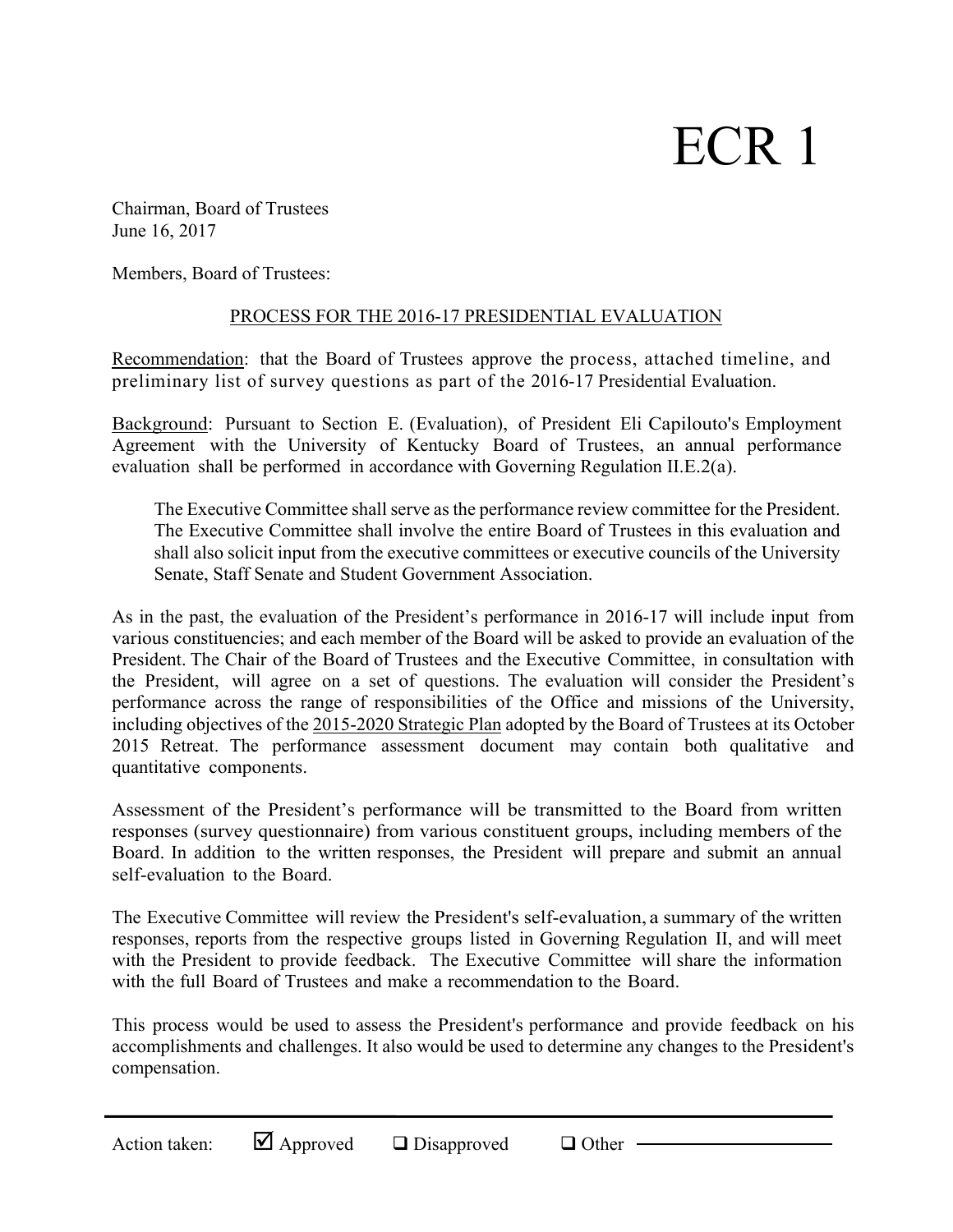# **Presidential Evaluation Timeline for 2017**

| June 16, 2017     | Executive Committee (EC) reviews and approves the process,<br>timeline, and proposed list of questions.                     |
|-------------------|-----------------------------------------------------------------------------------------------------------------------------|
| June/July         | Questions sent to Senate Council Chair, Staff Senate<br>Chair, and SGA President for distribution, review, and<br>feedback. |
| September 15      | EC finalizes questions after feedback.                                                                                      |
| September 15      | Questionnaire/Survey circulated to constituency<br>representatives and Board of Trustees (BOT).                             |
|                   | President submits self-evaluation to Board Chair.                                                                           |
| September/October | Collection of constituent surveys.                                                                                          |
| October 19 or 20  | EC meets to review constituent survey results and President's<br>self-evaluation.                                           |
|                   | EC sends report of meeting to full BOT.                                                                                     |
|                   | A second quantitative evaluation is sent to full BOT.                                                                       |
| November          | Return of BOT second quantitative evaluations.                                                                              |
| December (early)  | EC meets to review BOT evaluations and draft<br>$recommandation(s)$ .                                                       |
| December 12, 2017 | Chair presents EC report and full BOT votes on<br>$recommandation(s)$ .                                                     |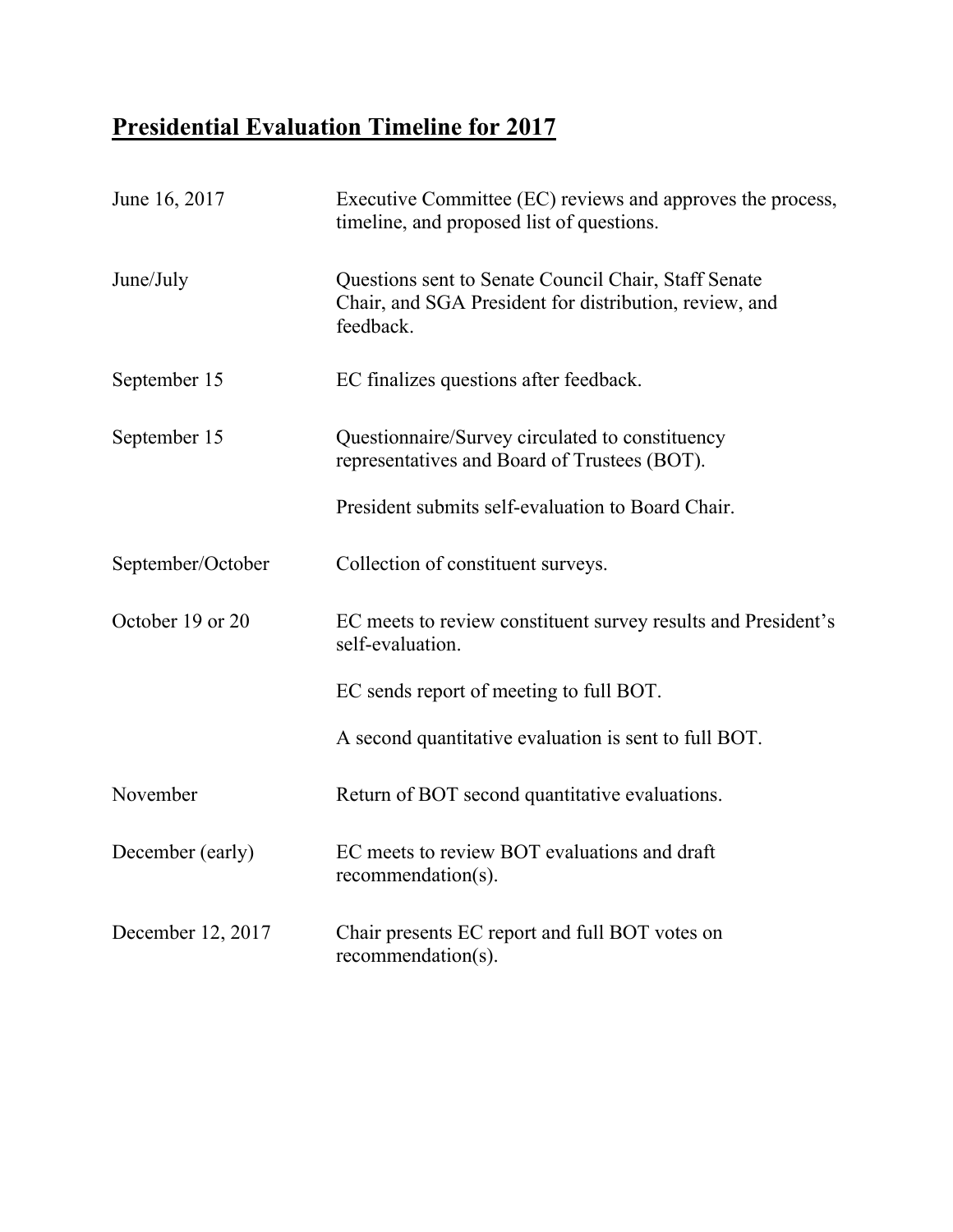## UNIVERSITY OF KENTUCKY BOARD OF TRUSTEES EVALUATION OF THE PRESIDENT

Your answers to the following questions will help us evaluate the President. This form should take you 10 - 15 minutes to complete. Your responses are completely confidential. Results will be reported only in summary fashion. Mark 'Don't know' if you do not have sufficient information to rate the President on a given item. Share your written comments in the text boxes at the bottom of each bank of questions.

 $\kappa$ 

 $\sigma_{\lambda}$ 

|    | STRATEGY AND PRIORITIES                                                                                                                                                                                                             |                   | Strongly diagnee |     |                   | disa<br>Veider-agee | Somewhat agree    |   | Stronger<br>Don't dinne |
|----|-------------------------------------------------------------------------------------------------------------------------------------------------------------------------------------------------------------------------------------|-------------------|------------------|-----|-------------------|---------------------|-------------------|---|-------------------------|
|    | The President is effectively working with key constituencies (i.e. faculty, staff,<br>students, alumni, donors, policy makers, etc.) to identify the strengths,<br>weakness, opportunities, and threats (SWOT) currently facing UK. | $\rm (1)$         | (2)              | (3) | $\left( 4\right)$ | ⑤                   | $^{\circledR}$    |   | (DK)                    |
|    | The President is effectively communicating the strengths, weaknesses,<br>opportunities, and threats (SWOT) UK faces.                                                                                                                |                   | (2)              | 3)  | (4)               | (5)                 | (6)               |   | (DК)                    |
| 3. | The President is clearly articulating the strategic priorities as reflected in<br>the 2015-2020 Strategic Plan and explaining the rationale underlying them.                                                                        | (1)               | $\circled{2}$    | (3) | (4)               | (5)                 | $\left( 6\right)$ |   | (DK)                    |
| 4. | The President's priorities are the right ones for UK today.                                                                                                                                                                         |                   | (2)              | 3)  | $\left( 4\right)$ | (5)                 | $\left( 6\right)$ | 7 | (DK)                    |
| 5. | The President's policies and actions strike an appropriate balance between<br>the short-term needs and the long-term interests of the University.                                                                                   | $\left( 1\right)$ | (2)              | (3) | (4)               | (5)                 | (6)               |   | (DK)                    |

General Comments:

|    | T)ER2HIF                                                                                                                                                                                                                      |                                | Strongely disappea |     | Mewlset           |     |                   |     | Neitherace or disage |
|----|-------------------------------------------------------------------------------------------------------------------------------------------------------------------------------------------------------------------------------|--------------------------------|--------------------|-----|-------------------|-----|-------------------|-----|----------------------|
| 1. | The President is creating a learning and working environment that reinforces<br>UK's core values as reflected in the 2015-2020 Strategic Plan and promotes the<br>teaching, research, and service missions of the University. | $\textcircled{\scriptsize{1}}$ | (2)                | 3)  | (4)               | ⑤   | $\left( 6\right)$ | (7) | ФR)                  |
| 2. | The President is effectively leading the organization by executing the<br>initiatives and actions associated with his priorities.                                                                                             |                                |                    | 3)  | $\left( 4\right)$ | (5  | (6)               |     | (DK)                 |
| 3. | The President's pace of execution is consistent with the institution's needs<br>and capabilities.                                                                                                                             | $\bigcirc$                     | (2)                | (3) | (4)               | (5) | (6)               | (7) | (DK)                 |
| 4. | The President facilitates a culture of ethical behavior and compliance with<br>University policies and procedures and state and federal statutes and                                                                          | Œ                              |                    | 3)  | $\left( 4\right)$ | (5) | (6)               |     | (DK)                 |

#### LEADERSHIP

regulations.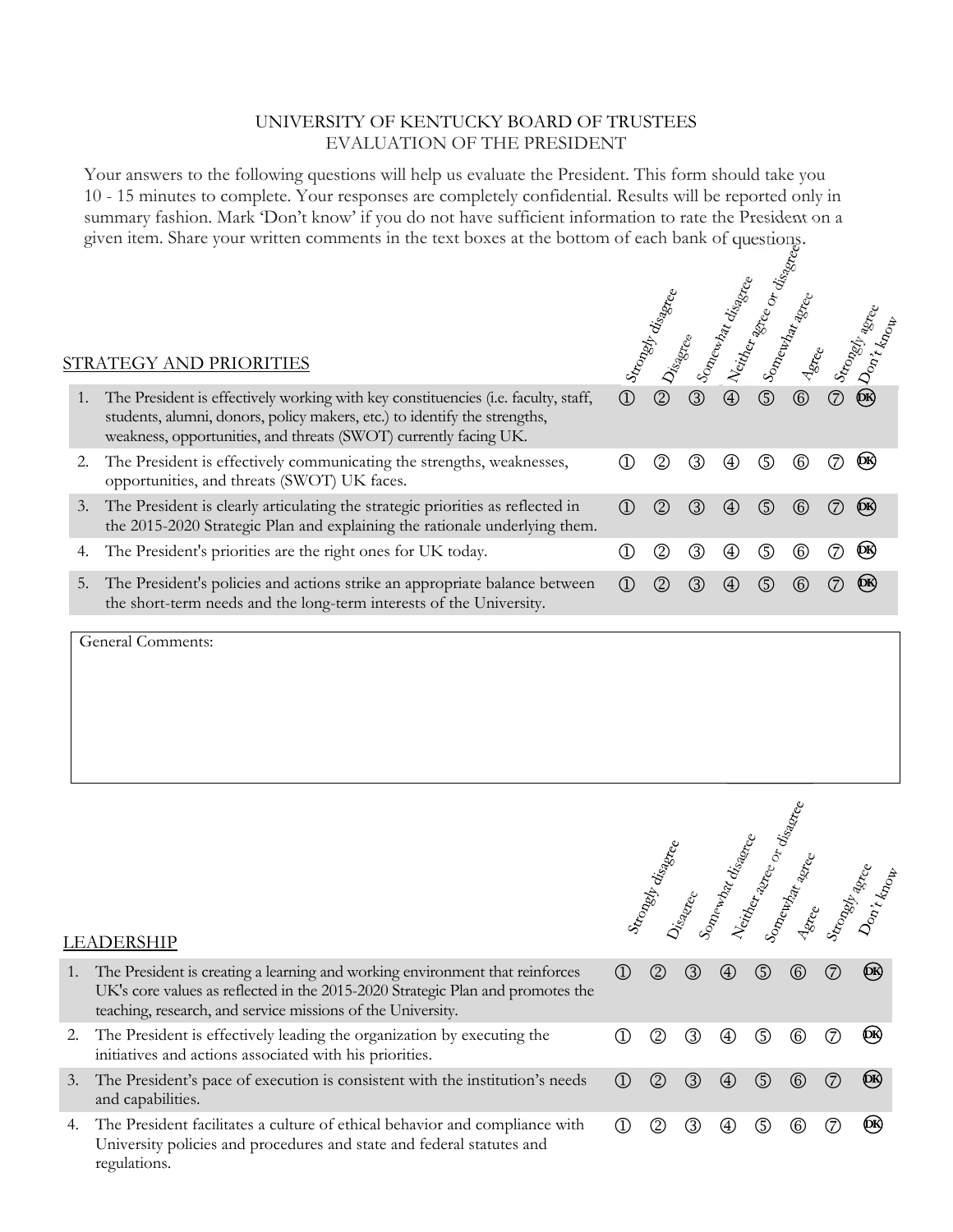### UNIVERSITY OF KENTUCKY BOARD OF TRUSTEES EVALUATION OF THE PRESIDENT Continued

|    | <b>General Comments:</b>                                                                                                                                                  |                                |               |     |                   |                          |             |                |              |
|----|---------------------------------------------------------------------------------------------------------------------------------------------------------------------------|--------------------------------|---------------|-----|-------------------|--------------------------|-------------|----------------|--------------|
|    |                                                                                                                                                                           |                                |               |     |                   |                          |             |                |              |
|    |                                                                                                                                                                           |                                |               |     |                   |                          |             |                |              |
|    |                                                                                                                                                                           |                                |               |     |                   |                          |             |                |              |
|    |                                                                                                                                                                           |                                |               |     |                   |                          |             |                |              |
|    |                                                                                                                                                                           |                                |               |     |                   |                          |             |                |              |
|    |                                                                                                                                                                           |                                |               |     |                   |                          |             |                |              |
|    |                                                                                                                                                                           |                                |               |     |                   | Neitler affree or disame |             |                |              |
|    |                                                                                                                                                                           |                                |               |     |                   |                          |             |                |              |
|    |                                                                                                                                                                           |                                |               |     |                   |                          |             |                |              |
|    |                                                                                                                                                                           |                                |               |     |                   |                          |             |                |              |
|    | <b>ORGANIZATION AND TEAM</b>                                                                                                                                              | Stronger disame                |               |     | Somewhat disappea | Somewhat age             | stee        |                | Stronger age |
|    |                                                                                                                                                                           |                                |               |     |                   |                          |             |                |              |
| 1. | The President has built an organization (including structure and management<br>systems) that will produce solid strategic and operational performance.                    | $\circled{1}$                  | $\circled{2}$ | 3   | $^{\circledR}$    | $\circledS$              | $\circledS$ | $^{\circledR}$ | OR)          |
| 2. | The President is building and developing the management team needed to                                                                                                    | $\circled{1}$                  | ②             | ③   | ⊕                 | ⑤                        | 6           | (7)            | бŔ,          |
|    | drive the University's future success.                                                                                                                                    |                                |               |     |                   |                          |             |                |              |
| 3. | The President has engendered a feeling of inclusion from all<br>constituencies that encourages and invites active individual participation<br>in guidance and governance. | $\textcircled{\scriptsize{1}}$ | $\circled{2}$ | (3) | (4)               | (5)                      | (6)         |                | (DK)         |
|    |                                                                                                                                                                           |                                |               |     |                   |                          |             |                |              |

General Comments:

# RELATIONSHIPS WITH CONSTITUENCIES

- 1. The President has established a productive relationship with the Board of Trustees that enables the Board to contribute most effectively to UK's advancement.
- 2. The President has established credibility with constituencies (faculty, staff, current students, prospective students and their families, alumni, donors, policy-makers, etc.) important to the University.

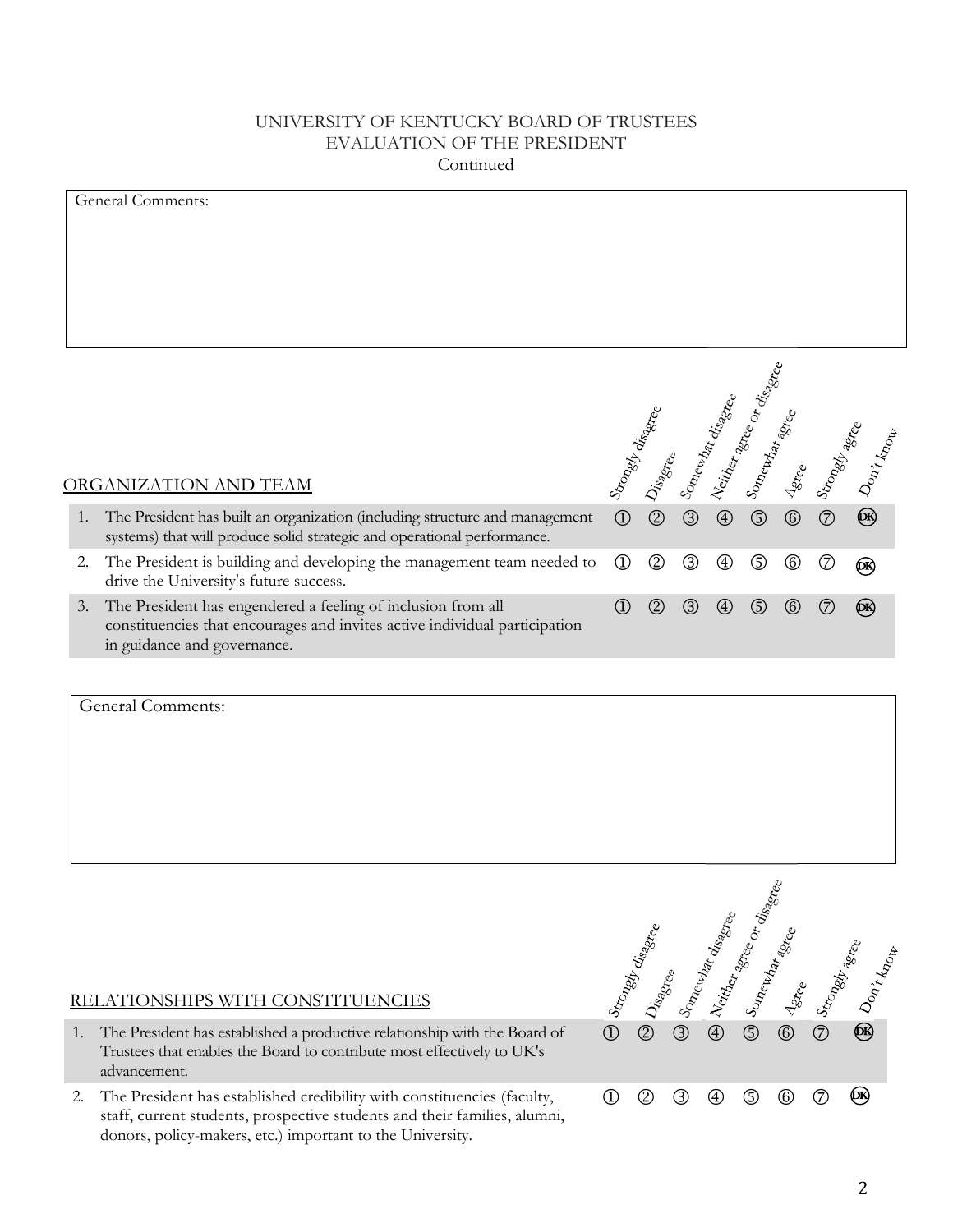# UNIVERSITY OF KENTUCKY BOARD OF TRUSTEES EVALUATION OF THE PRESIDENT Continued

| General Comments:                                                                                                                                                                                 |                                   |                  |                |               |                                                                                                                                                                                                                                |                |                |                  |
|---------------------------------------------------------------------------------------------------------------------------------------------------------------------------------------------------|-----------------------------------|------------------|----------------|---------------|--------------------------------------------------------------------------------------------------------------------------------------------------------------------------------------------------------------------------------|----------------|----------------|------------------|
| FINANCIAL MANAGEMENT                                                                                                                                                                              |                                   | Strongly disame  |                |               | J Somewhat disamed the Cordinate of the Cordinate district of the Cordination of the Cordination of the Cordination of the Cordination of the Cordination of the Cordination of the Cordination of the Cordination of the Cord |                |                | Strongly appears |
| The President is demonstrating careful stewardship of UK's financial<br>1.<br>resources by identifying and setting in motion needed improvements in<br>financial planning and management systems. | $\bigcirc$                        | $\circled{2}$    |                |               |                                                                                                                                                                                                                                |                |                | ®                |
| The President is identifying the financial goals and approaches needed<br>2.<br>to fund his strategic priorities.                                                                                 | $^{\circledR}$                    | $^{\circledR}$   | $^{\circledR}$ | ⊕             | $\circledS$                                                                                                                                                                                                                    | $\circledcirc$ | $^{\circledR}$ | QR)              |
| The President is taking the appropriate steps toward developing a<br>3.<br>University-wide system for risk management.                                                                            | $^{\textcircled{\scriptsize{1}}}$ | $^{\circledR}$   | ③              | ④             | ⑤                                                                                                                                                                                                                              | $^{\circledR}$ | $^\circledR$   | <b>OR</b>        |
| <b>General Comments:</b>                                                                                                                                                                          |                                   |                  |                |               |                                                                                                                                                                                                                                |                |                |                  |
| <b>FUNDRAISING</b>                                                                                                                                                                                |                                   | Strongly diagnee |                |               | Disagree<br>Somewhat disagree<br>B Neither disagree<br>Somewhat are or disagree                                                                                                                                                |                |                | Astree Stree     |
| The President is committing the necessary time and energy to raise funds<br>3.<br>for the University.                                                                                             | $\circled{1}$                     |                  |                |               |                                                                                                                                                                                                                                |                |                | ®                |
| The President has the skills to succeed in fund-raising.<br>4.                                                                                                                                    | $^\circledR$                      | $\circled{2}$    | $\circled{3}$  | $\circledast$ | $\circledS$                                                                                                                                                                                                                    | $^{\circ}$     | $\circledcirc$ | ®                |